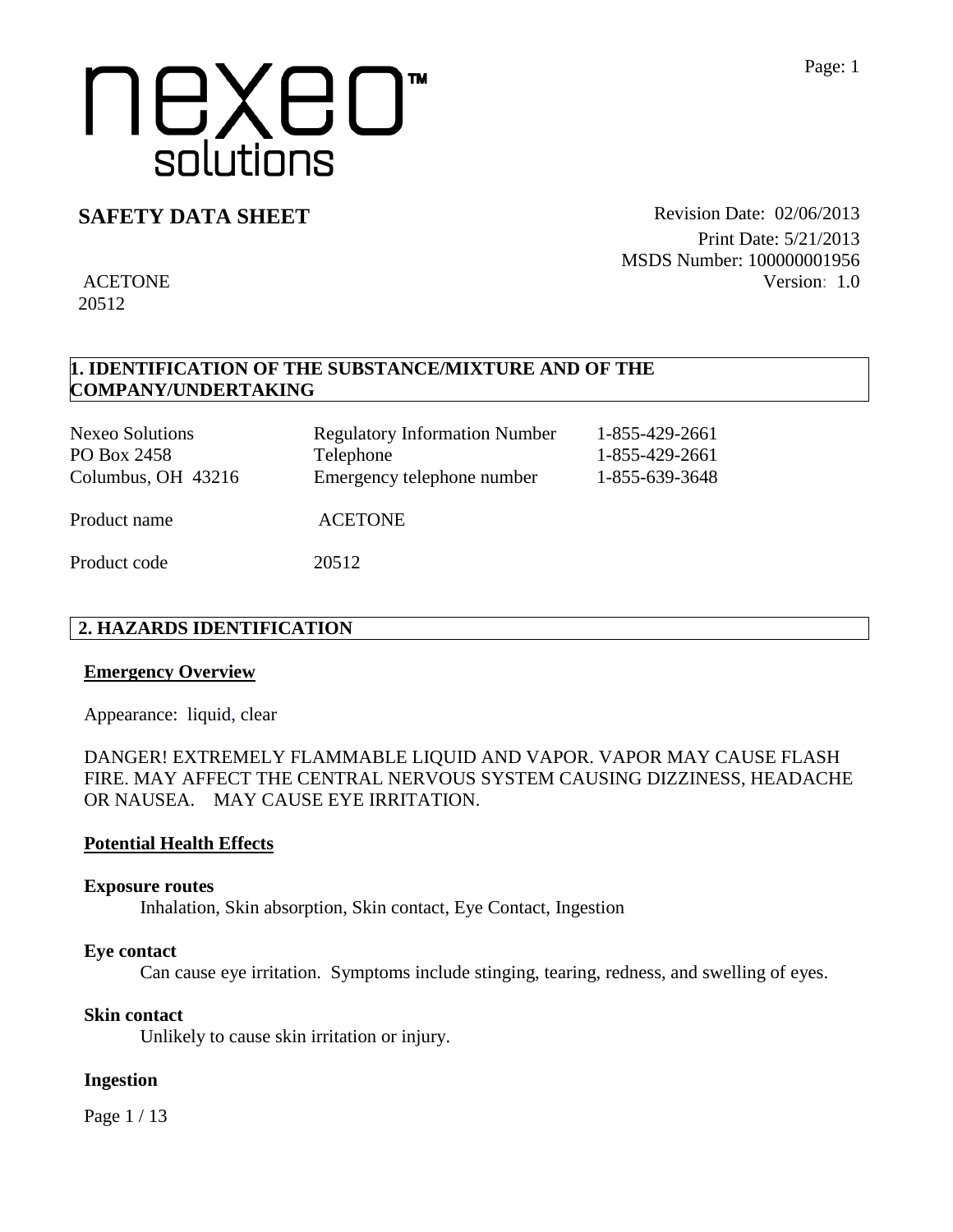**SAFETY DATA SHEET** Revision Date: 02/06/2013 Print Date: 5/21/2013 MSDS Number: 100000001956 Version: 1.0

ACETONE 20512

Swallowing small amounts of this material during normal handling is not likely to cause harmful effects. Swallowing large amounts may be harmful.

#### **Inhalation**

Breathing of vapor or mist is possible. It is possible to breathe this material under certain conditions of handling and use (for example, during heating, spraying, or stirring). Breathing small amounts of this material during normal handling is not likely to cause harmful effects. Breathing large amounts may be harmful.

#### **Aggravated Medical Condition**

Preexisting disorders of the following organs (or organ systems) may be aggravated by exposure to this material:, Skin, lung (for example, asthma-like conditions), blood-forming system

#### **Symptoms**

Signs and symptoms of exposure to this material through breathing, swallowing, and/or passage of the material through the skin may include:, stomach or intestinal upset (nausea, vomiting, diarrhea), irritation (nose, throat, airways), central nervous system depression (dizziness, drowsiness, weakness, fatigue, nausea, headache, unconsciousness) and other central nervous system effects, coma

#### **Target Organs**

This material (or a component) shortens the timeof onset or worsens the liver and kidney damage induced by other chemicals., Overexposure to this material (or its components) has been suggested as a cause of the following effects in laboratory animals:, mild, reversible liver effects, mild, reversible kidney effects, blood abnormalities

#### **Carcinogenicity**

This material is not listed as a carcinogen by the International Agency for Research on Cancer (IARC), the National Toxicology Program (NTP), or the Occupational Safety and Health Administration (OSHA).

#### **Reproductive hazard**

This material (or a component) has been shown to cause harm to the fetus in laboratory animal studies. Harm to the fetus occurs only at exposure levels that harm the pregnant animal. The relevance of these findings to humans is uncertain.

Page 2 / 13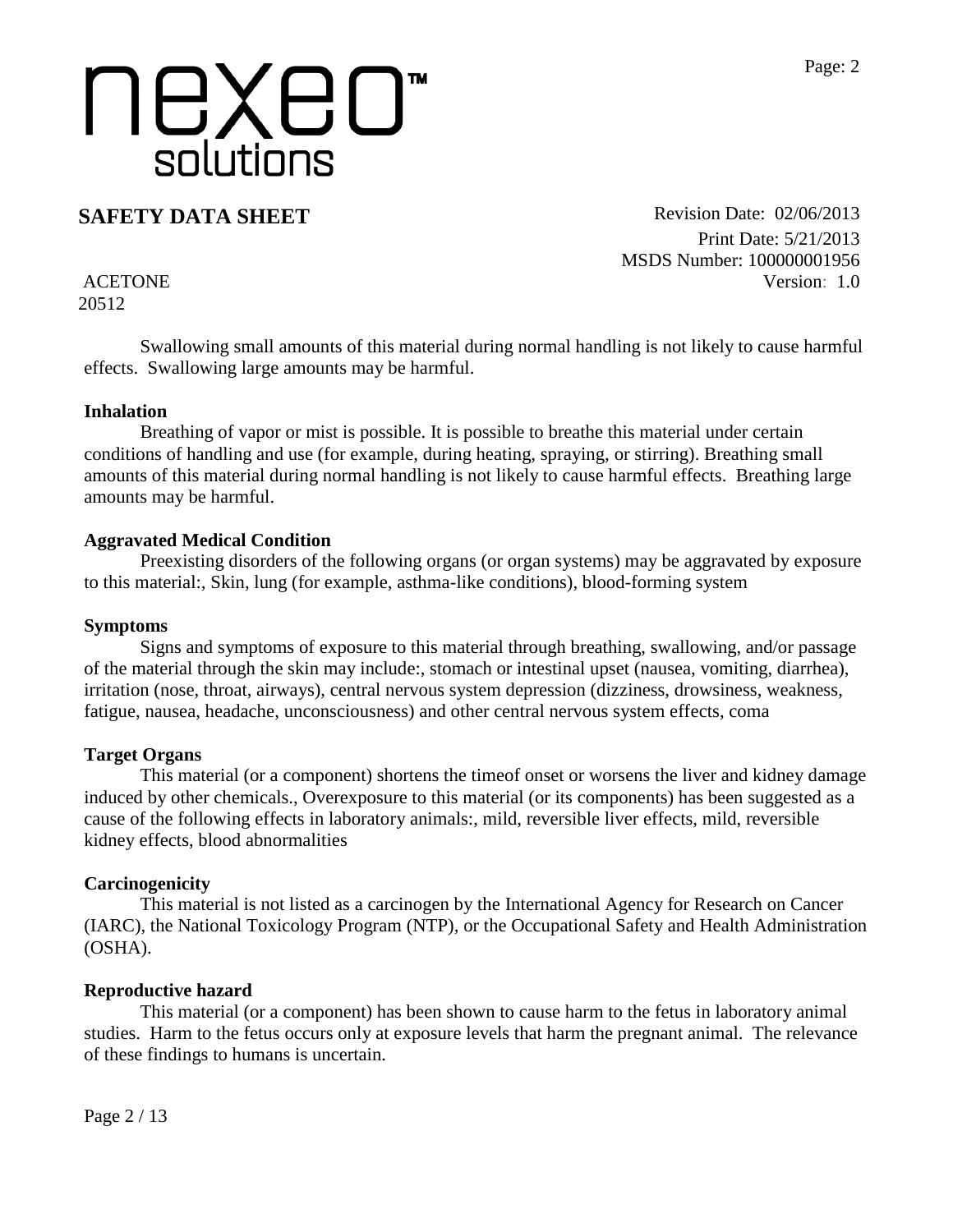## **SAFETY DATA SHEET** Revision Date: 02/06/2013

ACETONE 20512

Print Date: 5/21/2013 MSDS Number: 100000001956 Version: 1.0

### **3. COMPOSITION/INFORMATION ON INGREDIENTS**

| <b>Hazardous Components</b> | $\mathbb{C}$ AS-No.<br>trade secret no. | Concentration |
|-----------------------------|-----------------------------------------|---------------|
| Acetone                     | $67-64-$                                | 100\%<br>90   |

#### **4. FIRST AID MEASURES**

#### **Eyes**

If symptoms develop, immediately move individual away from exposure and into fresh air. Flush eyes gently with water for at least 15 minutes while holding eyelids apart; seek immediate medical attention.

#### **Skin**

First aid is not normally required. However, it is recommended that exposed areas be cleaned by washing with soap and water.

#### **Ingestion**

Seek medical attention. If individual is drowsy or unconscious, do not give anything by mouth; place individual on the left side with the head down. Contact a physician, medical facility, or poison control center for advice about whether to induce vomiting. If possible, do not leave individual unattended.

#### **Inhalation**

If symptoms develop, move individual away from exposure and into fresh air. If symptoms persist, seek medical attention. If breathing is difficult, administer oxygen. Keep person warm and quiet; seek immediate medical attention.

#### **Notes to physician**

**Hazards:** This material (or a component) has produced hyperglycemia and ketosis following substantial ingestion.

Page 3 / 13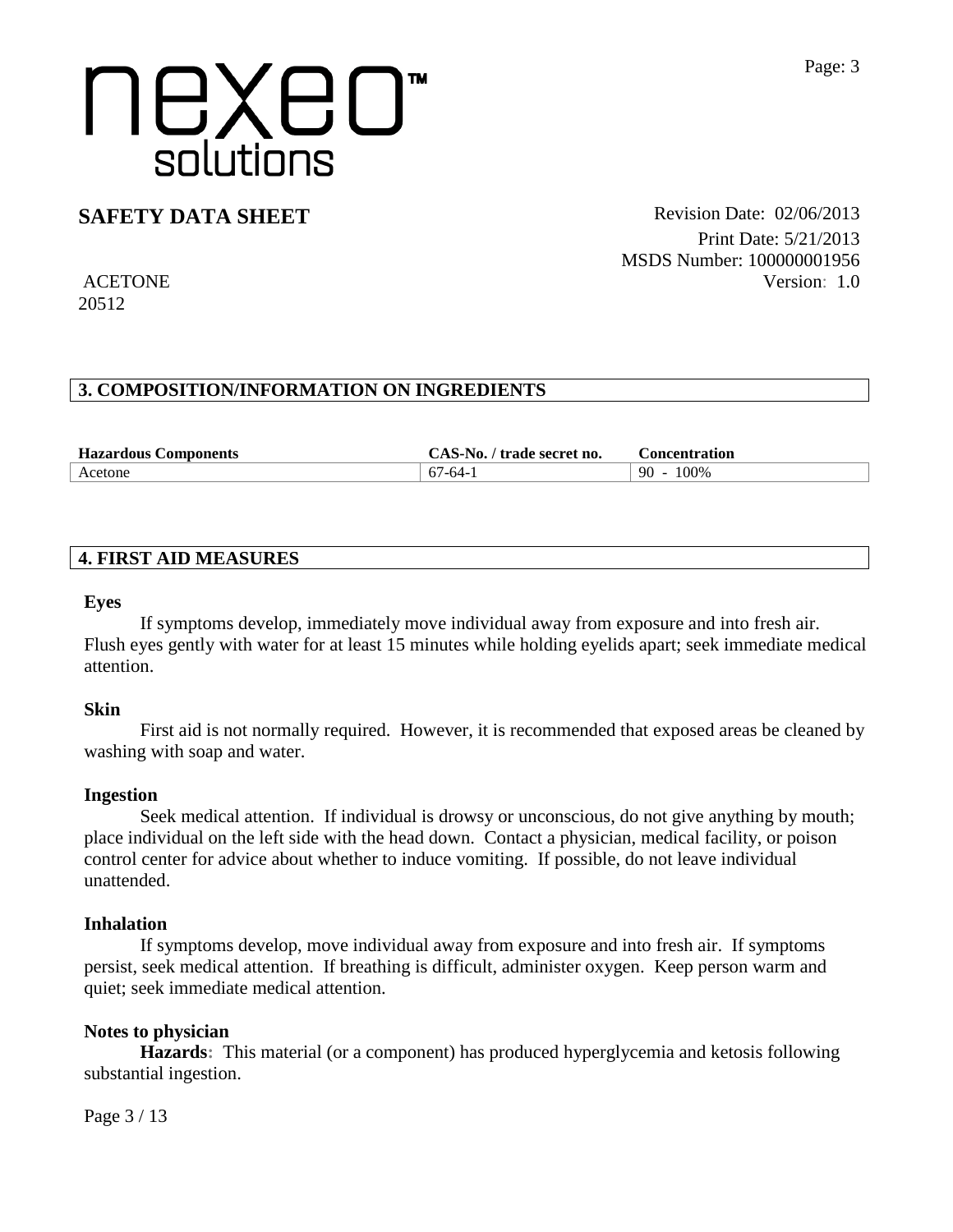### **SAFETY DATA SHEET** Revision Date: 02/06/2013

Print Date: 5/21/2013 MSDS Number: 100000001956 Version: 1.0

ACETONE 20512

**Treatment:** No information available.

#### **5. FIREFIGHTING MEASURES**

**Suitable extinguishing media** Dry chemical, Carbon dioxide (CO2), Water spray

#### **Hazardous combustion products**

carbon dioxide and carbon monoxide

#### **Precautions for fire-fighting**

 Material is volatile and readily gives off vapors which may travel along the ground or be moved by ventilation and ignited by pilot lights, flames, sparks, heaters, smoking, electric motors, static discharge or other ignition sources at locations near the material handling point. Never use welding or cutting torch on or near drum (even empty) because product (even just residue) can ignite explosively.Wear full firefighting turn-out gear (full Bunker gear), and respiratory protection (SCBA). Water may be ineffective for extinguishment unless used under favorable conditions by experienced fire fighters. Use water spray to cool fire exposed containers and structures until fire is out if it can be done with minimal risk. Avoid spreading burning material with water used for cooling purposes.

#### **NFPA Flammable and Combustible Liquids Classification**

Flammable Liquid Class IB

#### **6. ACCIDENTAL RELEASE MEASURES**

#### **Personal precautions**

For personal protection see section 8.Persons not wearing protective equipment should be excluded from area of spill until clean-up has been completed. Ensure adequate ventilation. Eliminate all ignition sources (flares, flames including pilot lights, electrical sparks). Pay attention to the spreading of gases especially at ground level (heavier than air) and to the direction of the wind.

#### **Environmental precautions**

Page 4 / 13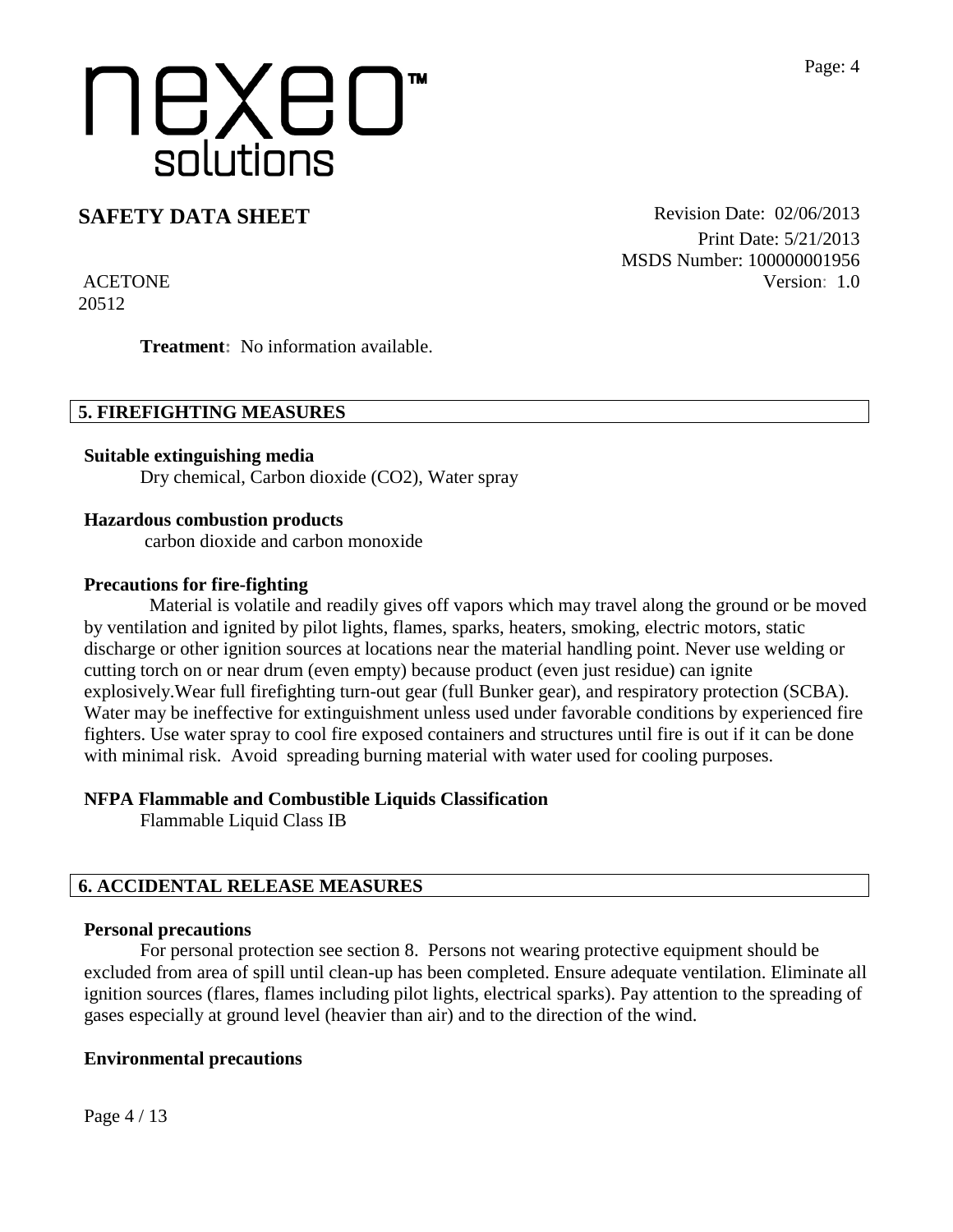**SAFETY DATA SHEET** Revision Date: 02/06/2013 Print Date: 5/21/2013 MSDS Number: 100000001956 Version: 1.0

ACETONE 20512

Prevent spreading over a wide area (e.g. by containment or oil barriers). Do not let product enter drains. Do not flush into surface water or sanitary sewer system. Local authorities should be advised if significant spillages cannot be contained.

#### **Methods for cleaning up**

Contain spillage, and then collect with non-combustible absorbent material, (e.g. sand, earth, diatomaceous earth, vermiculite) and place in container for disposal according to local / national regulations (see section 13).

#### **Other information**

Comply with all applicable federal, state, and local regulations. Suppress (knock down) gases/vapours/mists with a water spray jet.

#### **7. HANDLING AND STORAGE**

#### **Handling**

Containers of this material may be hazardous when emptied. Since emptied containers retain product residues (vapor, liquid, and/or solid), all hazard precautions given in the data sheet must be observed. Static ignition hazard can result from handling and use. Electrically bond and ground all containers, personnel and equipment before transfer or use of material. Special precautions may be necessary to dissipate static electricity for non-conductive containers. Use proper bonding and grounding during product transfer as described in National Fire Protection Association document NFPA 77.

#### **Storage**

Store in a cool, dry, ventilated area, away from incompatible substances.

## **8. EXPOSURE CONTROLS/PERSONAL PROTECTION**

### **Exposure Guidelines**

| Acetone               |                       | $.7 - 64 - 7$ |
|-----------------------|-----------------------|---------------|
| <b>AB OEL</b><br>. AD | time weighted average | $500$ ppm     |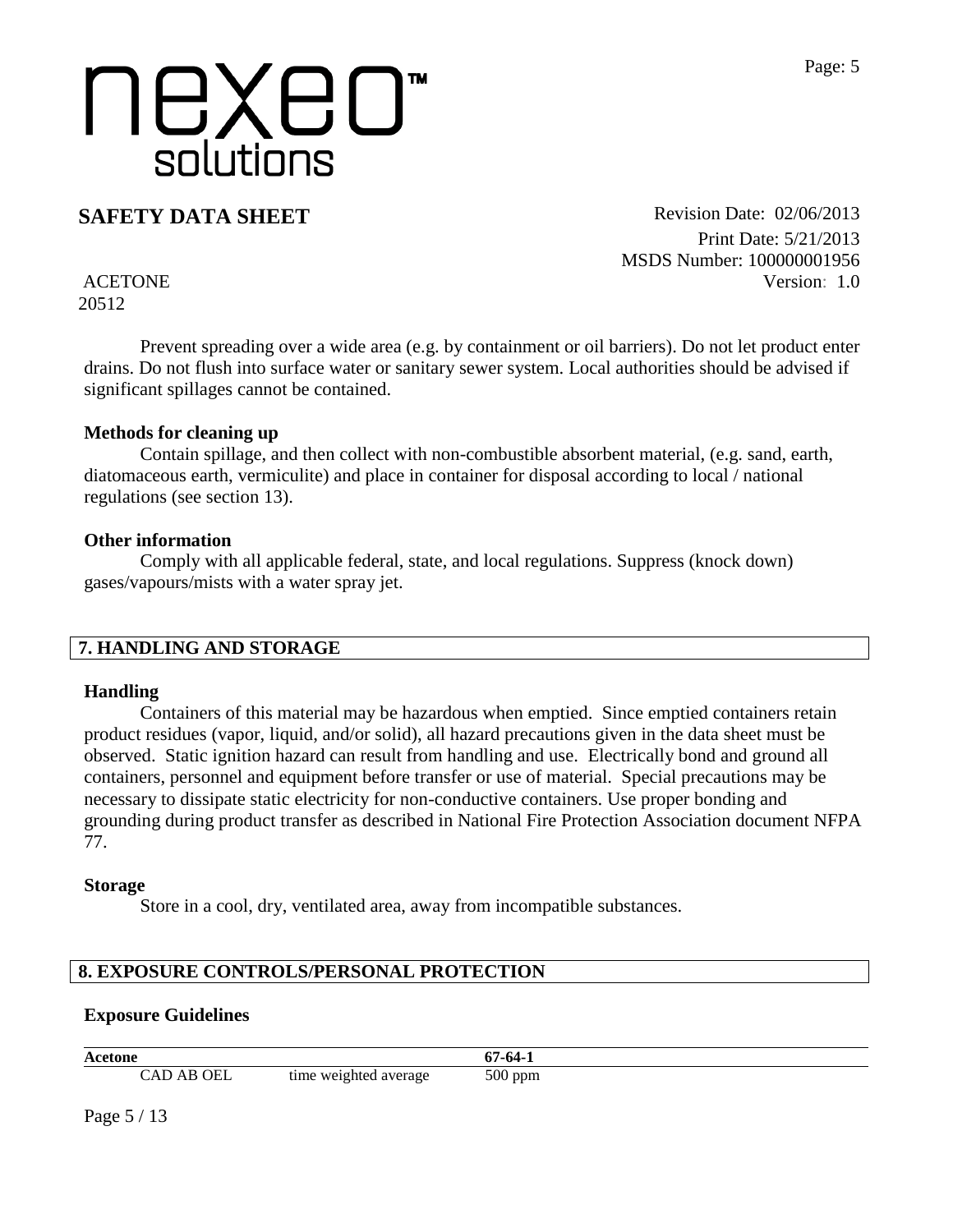**SAFETY DATA SHEET** Revision Date: 02/06/2013 Print Date: 5/21/2013 MSDS Number: 100000001956 Version: 1.0

ACETONE 20512

| CAD AB OEL        | time weighted average     | $1,200 \text{ mg/m}$ |
|-------------------|---------------------------|----------------------|
| CAD AB OEL        | Short term exposure limit | $750$ ppm            |
| CAD AB OEL        | Short term exposure limit | $1,800 \text{ mg/m}$ |
| CAD BC OEL        | time weighted average     | $250$ ppm            |
| CAD BC OEL        | Short term exposure limit | $500$ ppm            |
| <b>CAD ON OEL</b> | time weighted average     | $500$ ppm            |
| <b>CAD ON OEL</b> | Short term exposure limit | $750$ ppm            |
| OEL (QUE)         | time weighted average     | $500$ ppm            |
| OEL (QUE)         | time weighted average     | $1,190 \text{ mg/m}$ |
| OEL (QUE)         | Short term exposure limit | $1,000$ ppm          |
| OEL (QUE)         | Short term exposure limit | $2,380$ mg/m $3$     |
| CAD MB OEL        | time weighted average     | $500$ ppm            |
| CAD MB OEL        | Short term exposure limit | 750 ppm              |
|                   |                           |                      |

#### **General advice**

These recommendations provide general guidance for handling this product. Personal protective equipment should be selected for individual applications and should consider factors which affect exposure potential, such as handling practices, chemical concentrations and ventilation. It is ultimately the responsibility of the employer to follow regulatory guidelines established by local authorities.

#### **Exposure controls**

Provide sufficient mechanical (general and/or local exhaust) ventilation to maintain exposure below exposure guidelines (if applicable) or below levels that cause known, suspected or apparent adverse effects.

#### **Eye protection**

Wear chemical splash goggles when there is the potential for exposure of the eyes to liquid, vapor or mist.

#### **Skin and body protection**

Wear resistant gloves (consult your safety equipment supplier).

#### **Respiratory protection**

A NIOSH-approved air-purifying respirator with an appropriate cartridge and/or filter may be permissible under certain circumstances where airborne concentrations are expected to exceed exposure limits (if applicable) or if overexposure has otherwise been determined. Protection provided by airpurifying respirators is limited. Use a positive pressure, air-supplied respirator if there is any potential

Page 6 / 13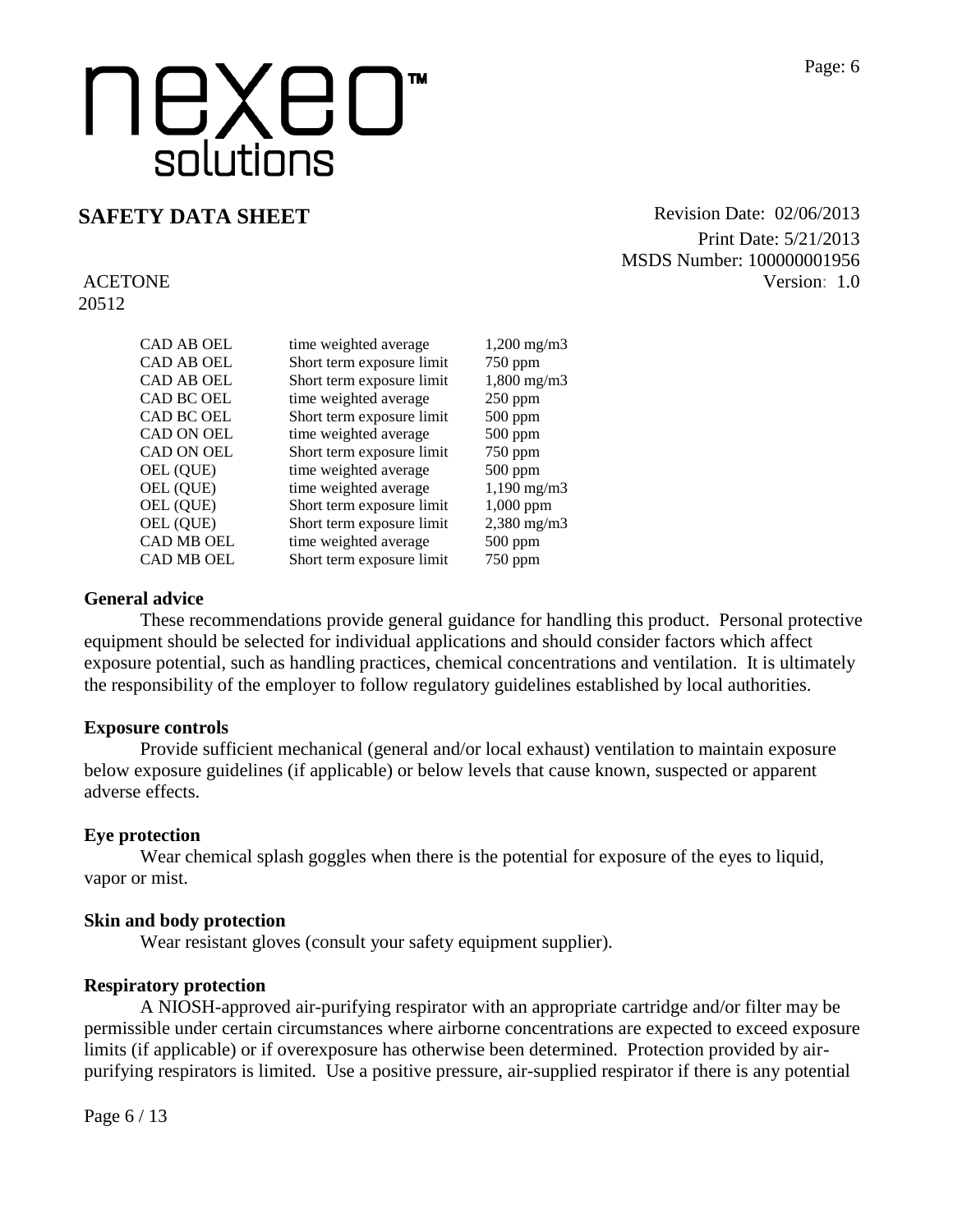### **SAFETY DATA SHEET** Revision Date: 02/06/2013

Print Date: 5/21/2013 MSDS Number: 100000001956 Version: 1.0

ACETONE 20512

for uncontrolled release, exposure levels are not known or any other circumstances where an airpurifying respirator may not provide adequate protection.

### **9. PHYSICAL AND CHEMICAL PROPERTIES**

| <b>Physical state</b>                         | liquid                          |
|-----------------------------------------------|---------------------------------|
| <b>Colour</b>                                 | clear                           |
| <b>Odour</b>                                  | characteristic                  |
| <b>Boiling point/boiling range</b>            | 133 °F / 56 °C                  |
| pH                                            | 7                               |
| <b>Flash point</b>                            | $0 \degree F$ / -18 $\degree C$ |
| Lower explosion limit/Upper explosion limit   | $2.1\%$ (V) / 13 % (V)          |
| Vapour pressure                               | 24.700 hPa @ 68 °F / 20 °C      |
| <b>Density</b>                                | 790 g/cm3 @ 68 °F / 20 °C       |
| <b>Water solubility</b>                       | soluble                         |
| <b>Partition coefficient: n-octanol/water</b> | 0.2                             |
| Viscosity, dynamic                            | $0.3$ mPa.s                     |

#### **10. STABILITY AND REACTIVITY**

#### **Stability**

Stable.

#### **Conditions to avoid**

Heat, flames and sparks.

#### **Incompatible products**

Acids, alkalis, Amines, Ammonia, halogens, peroxides, Reducing agents, Strong oxidizing agents

#### **Hazardous decomposition products**

Page 7 / 13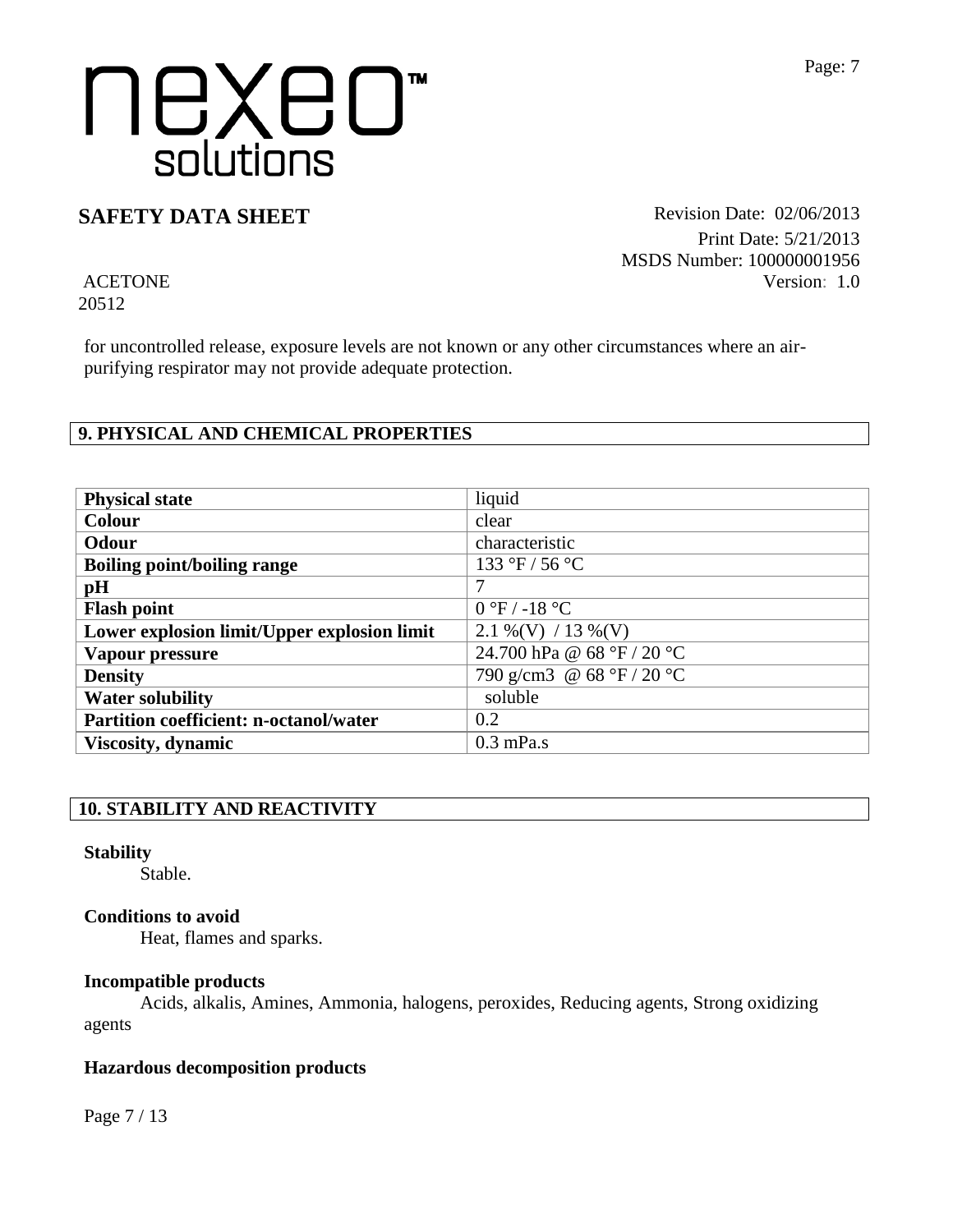## **SAFETY DATA SHEET** Revision Date: 02/06/2013

Print Date: 5/21/2013 MSDS Number: 100000001956 Version: 1.0

ACETONE 20512

carbon dioxide and carbon monoxide

#### **Hazardous reactions**

Product will not undergo hazardous polymerization.

#### **11. TOXICOLOGICAL INFORMATION**

|  | <b>Acute oral toxicity</b> |
|--|----------------------------|
|  |                            |

| Acute oral toxicity - | · no data available |  |
|-----------------------|---------------------|--|
| Product               |                     |  |
|                       |                     |  |

Acute oral toxicity - Components Acetone : LD 50: 5,800 mg/kg Species: Rat

|  |  |  | <b>Acute inhalation toxicity</b> |
|--|--|--|----------------------------------|
|--|--|--|----------------------------------|

| Acute inhalation toxicity - : no data available |  |
|-------------------------------------------------|--|
| Product                                         |  |
|                                                 |  |

| Acute inhalation toxicity - Components |                                                                 |
|----------------------------------------|-----------------------------------------------------------------|
| Acetone                                | $\therefore$ LC 50: > 16000 ppm Exposure time: 4 h Species: Rat |

| Acute dermal toxicity -<br>: no data available<br>Product | <b>Acute dermal toxicity</b> |  |
|-----------------------------------------------------------|------------------------------|--|
|                                                           |                              |  |

|  |  | <b>Acute dermal toxicity - Components</b> |
|--|--|-------------------------------------------|
|--|--|-------------------------------------------|

| Acetone | : LD 50: $>$ 20,000 mg/kg Species: Rabbit |
|---------|-------------------------------------------|
|---------|-------------------------------------------|

#### **Acute toxicity (other routes of administration)**

| Acute toxicity (other | · no data available |  |
|-----------------------|---------------------|--|
|                       |                     |  |

Page 8 / 13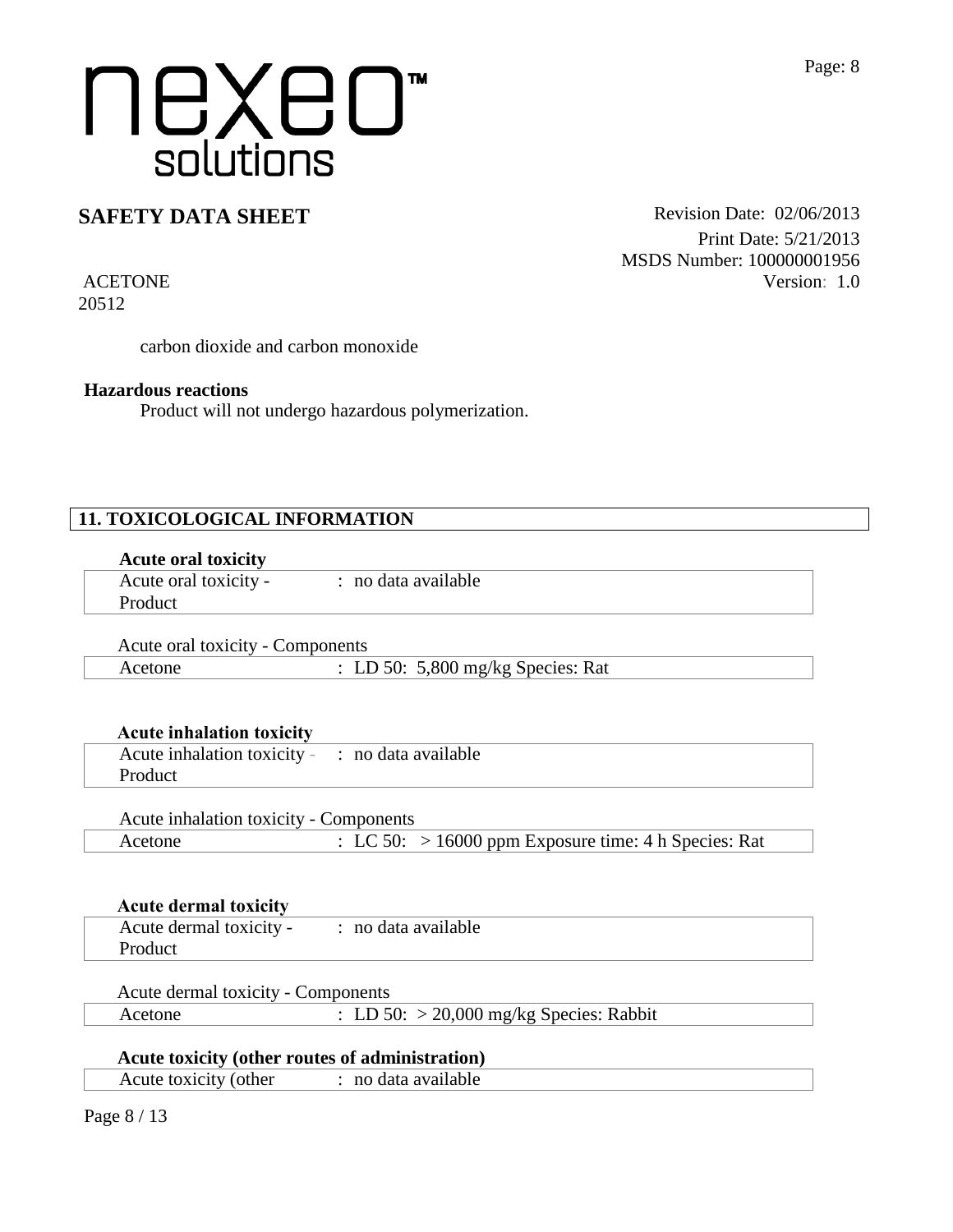## **SAFETY DATA SHEET** Revision Date: 02/06/2013

ACETONE 20512

routes of administration)

#### **12. ECOLOGICAL INFORMATION**

#### **Biodegradability**

Biodegradability - Product : no data available

#### **Bioaccumulation**

Bioaccumulation - Product : no data available

### **Ecotoxicity effects**

#### **Toxicity to fish**

Toxicity to fish - Product : no data available

|  | Toxicity to fish - Components |
|--|-------------------------------|
|  |                               |

| Acetone | : LC 50: 4,740 - 6,330 mg/l                           |
|---------|-------------------------------------------------------|
|         | Exposure time: 96 h                                   |
|         | Species: Rainbow trout, donaldson trout (Oncorhynchus |
|         | mykiss)                                               |
|         | Test Type: static test                                |
|         | LC 50: $8,300$ mg/l                                   |
|         | Exposure time: 96 h                                   |
|         | Species: Bluegill (Lepomis macrochirus)               |
|         | Test Type: static test                                |
|         | LC 50: $8,733 - 9,482$ mg/l                           |
|         | Exposure time: 96 h                                   |
|         | Species: Fathead minnow (Pimephales promelas)         |
|         | Test Type: flow-through test                          |

#### **Toxicity to daphnia and other aquatic invertebrates**

Toxicity to daphnia and : no data available

Print Date: 5/21/2013

Version: 1.0

MSDS Number: 100000001956

Page 9 / 13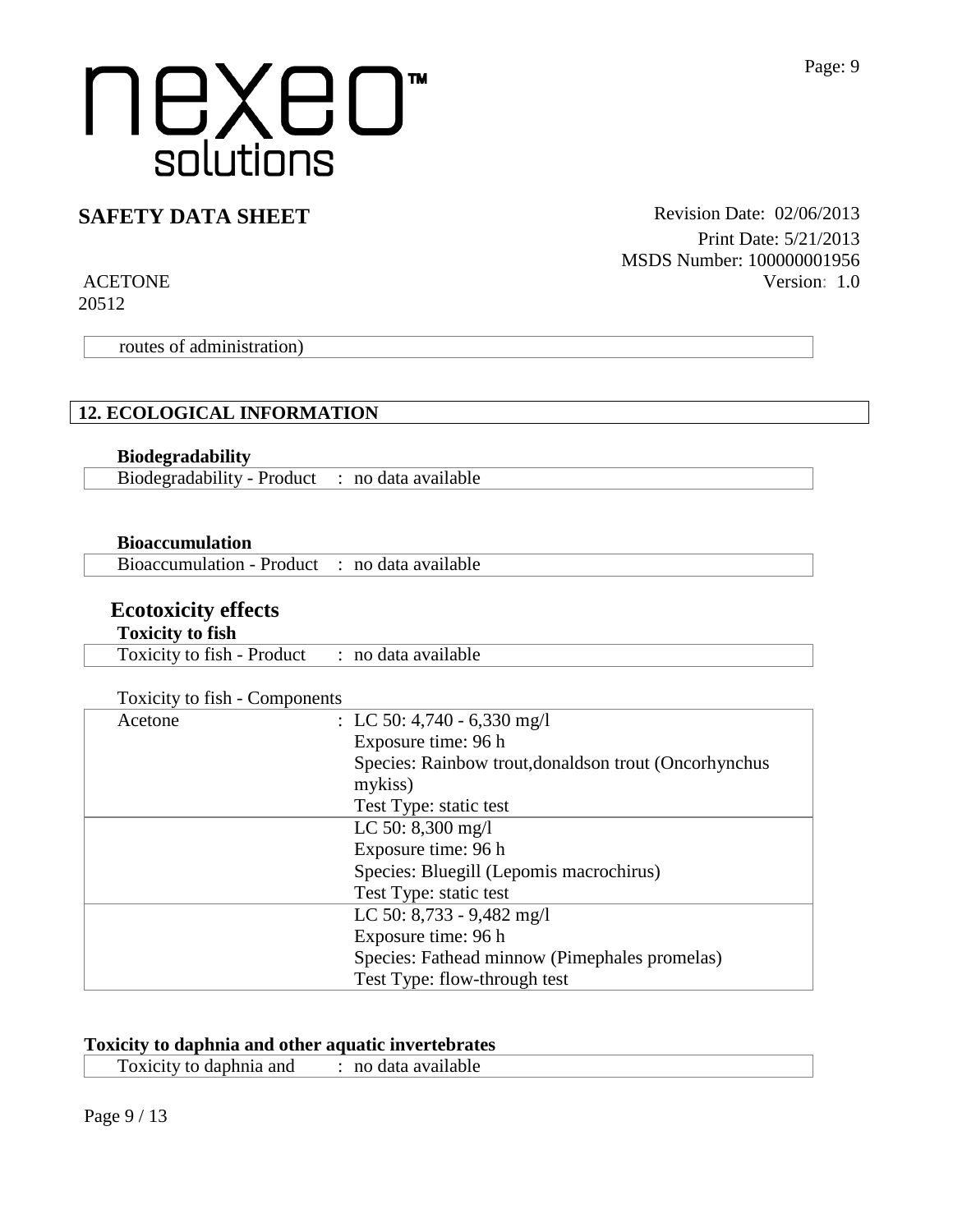### **SAFETY DATA SHEET** Revision Date: 02/06/2013

Print Date: 5/21/2013 MSDS Number: 100000001956 Version: 1.0

ACETONE 20512

| other aquatic invertebrates |  |  |
|-----------------------------|--|--|
| - Product                   |  |  |
|                             |  |  |

#### **Toxicity to algae**

| Toxicity to algae - | no data available |  |
|---------------------|-------------------|--|
|                     |                   |  |
| Product             |                   |  |
|                     |                   |  |

#### **Toxicity to bacteria**

| Toxicity to bacteria - | : no data available |
|------------------------|---------------------|
| Product                |                     |

### **13. DISPOSAL CONSIDERATIONS**

#### **Waste disposal methods**

For assistance with your waste management needs - including disposal, recycling and waste stream reduction, contact NEXEO's Environmental Services Group at 800-637-7922.

#### **14. TRANSPORT INFORMATION**

#### **REGULATION**

| ID<br><b>NUMBER</b>    | PROPER SHIPPING NAME | $*HAZARD$<br><b>CLASS</b> | <b>SUBSIDIARY</b><br><b>HAZARDS</b> | <b>PACKING</b><br><b>GROUP</b> | <b>MARINE</b><br>POLLUTANT<br>$/$ LTD. OTY. |
|------------------------|----------------------|---------------------------|-------------------------------------|--------------------------------|---------------------------------------------|
| <b>U.S. DOT - ROAD</b> |                      |                           |                                     |                                |                                             |
| UN<br>1090             | Acetone              |                           |                                     |                                |                                             |

#### **U.S. DOT - RAIL**

Page 10 / 13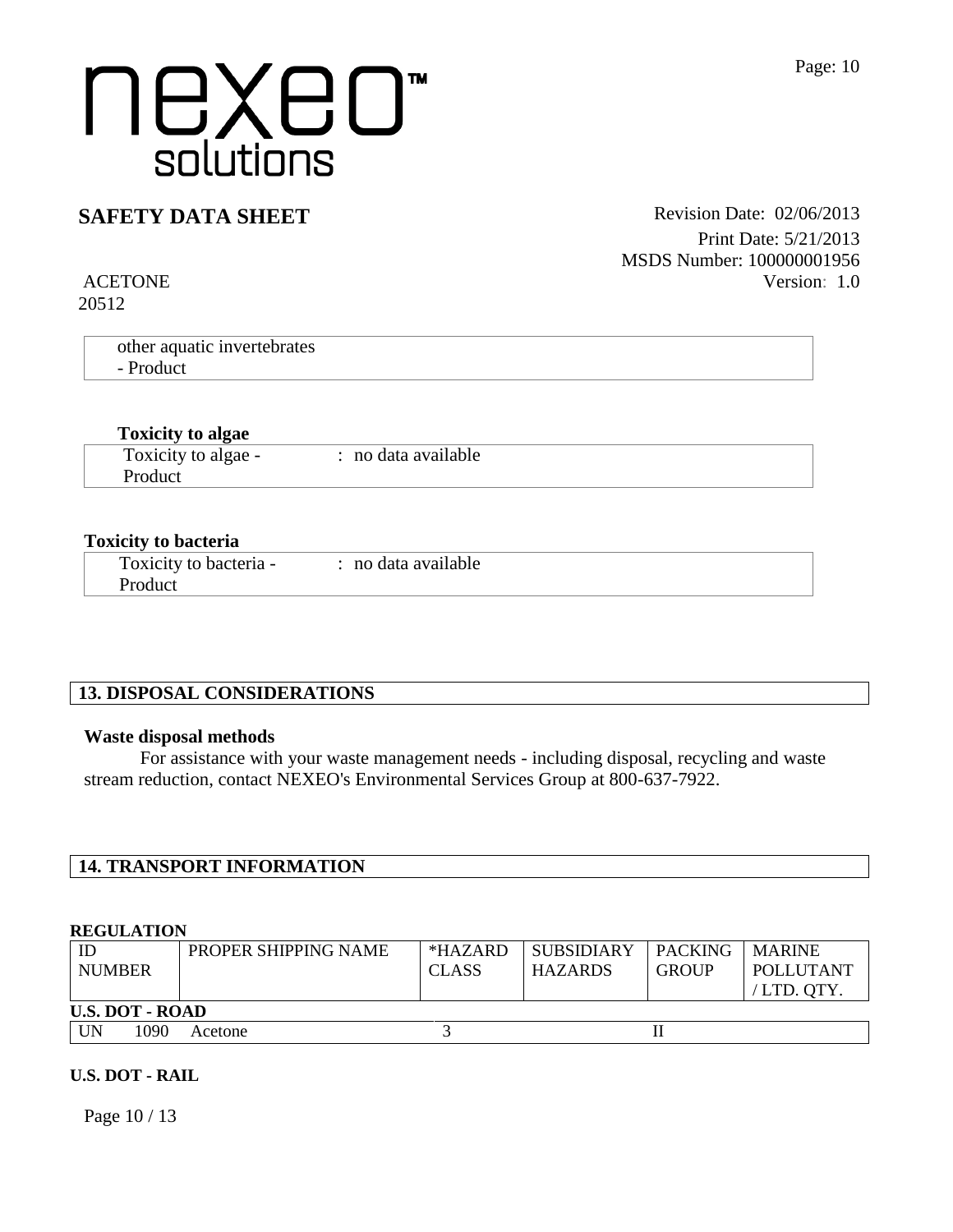### **SAFETY DATA SHEET** Revision Date: 02/06/2013

ACETONE

20512

Print Date: 5/21/2013 MSDS Number: 100000001956 Version: 1.0

| <b>UN</b>     | 1090 | <b>ACETONE</b>                                | 3                                                                           | $\mathbf{I}$ |  |
|---------------|------|-----------------------------------------------|-----------------------------------------------------------------------------|--------------|--|
|               |      |                                               |                                                                             |              |  |
|               |      | <b>U.S. DOT - INLAND WATERWAYS</b>            |                                                                             |              |  |
| <b>UN</b>     | 1090 | <b>ACETONE</b>                                | 3                                                                           | $\mathbf{I}$ |  |
|               |      |                                               |                                                                             |              |  |
|               |      | <b>TRANSPORT CANADA - ROAD</b>                |                                                                             |              |  |
| <b>UN</b>     | 1090 | <b>ACETONE</b>                                | 3                                                                           | $\mathbf{I}$ |  |
|               |      |                                               |                                                                             |              |  |
|               |      | <b>TRANSPORT CANADA - RAIL</b>                |                                                                             |              |  |
| <b>UN</b>     | 1090 | <b>ACETONE</b>                                | 3                                                                           | $\mathbf{I}$ |  |
|               |      |                                               |                                                                             |              |  |
|               |      | <b>TRANSPORT CANADA - INLAND WATERWAYS</b>    |                                                                             |              |  |
| <b>UN</b>     | 1090 | <b>ACETONE</b>                                | 3                                                                           | $\mathbf{I}$ |  |
|               |      |                                               |                                                                             |              |  |
|               |      | <b>INTERNATIONAL MARITIME DANGEROUS GOODS</b> |                                                                             |              |  |
| <b>UN</b>     | 1090 | <b>ACETONE</b>                                | 3                                                                           | $\mathbf{I}$ |  |
|               |      |                                               |                                                                             |              |  |
|               |      |                                               | <b>INTERNATIONAL AIR TRANSPORT ASSOCIATION - CARGO</b>                      |              |  |
| <b>UN</b>     | 1090 | Acetone                                       | 3                                                                           | $\mathbf{I}$ |  |
|               |      |                                               |                                                                             |              |  |
|               |      |                                               | <b>INTERNATIONAL AIR TRANSPORT ASSOCIATION - PASSENGER</b>                  |              |  |
| <b>UN</b>     | 1090 | <b>ACETONE</b>                                | 3                                                                           | $\mathbf{I}$ |  |
|               |      |                                               |                                                                             |              |  |
|               |      |                                               | <b>MEXICAN REGULATION FOR THE LAND TRANSPORT OF HAZARDOUS MATERIALS AND</b> |              |  |
| <b>WASTES</b> |      |                                               |                                                                             |              |  |
| <b>UN</b>     | 1090 | <b>ACETONA</b>                                | 3                                                                           | $\mathbf{I}$ |  |
|               |      | *ORM = ORM-D, CBL = COMBUSTIBLE LIQUID        |                                                                             |              |  |

Dangerous goods descriptions (if indicated above) may not reflect quantity, end-use or region-specific exceptions that can be applied. Consult shipping documents for descriptions that are specific to the shipment.

### **15. REGULATORY INFORMATION**

Page 11 / 13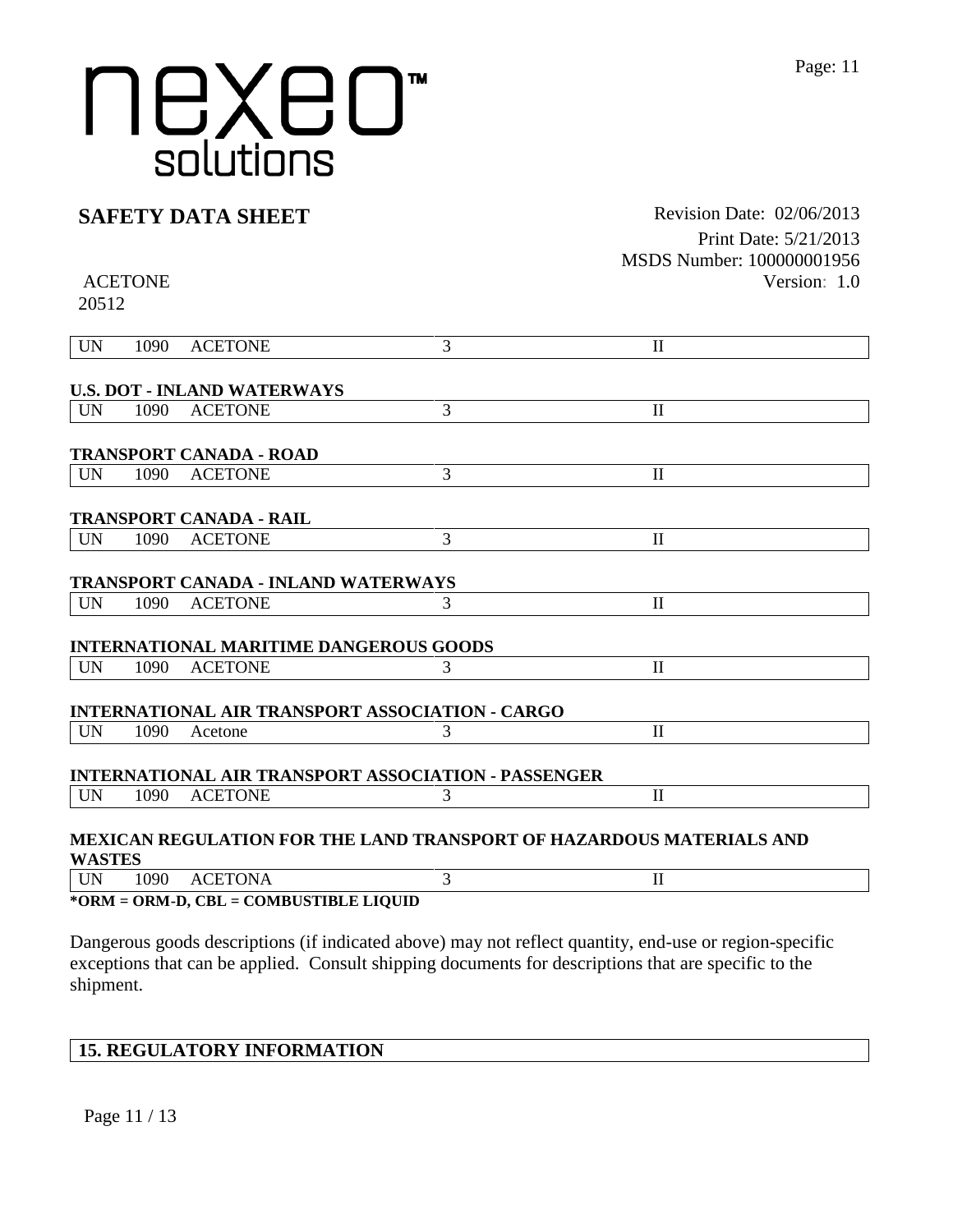**SAFETY DATA SHEET** Revision Date: 02/06/2013 Print Date: 5/21/2013 MSDS Number: 100000001956 Version: 1.0

ACETONE 20512

#### **WHMIS Classification**

B<sub>2</sub> Flammable liquid D2B Toxic Material Causing Other Toxic Effects

This product has been classified in accordance with the hazard criteria of the Controlled Products Regulations (CPR) and the MSDS contains all the information required by the CPR.

| <b>California Prop. 65</b> |  |
|----------------------------|--|
|                            |  |

| WARNING! This product contains a chemical known to the State   Benzene |  |
|------------------------------------------------------------------------|--|
| of California to cause birth defects or other reproductive harm.       |  |

### **Notification status**

| US. Toxic Substances Control Act                              | y (positive listing) |
|---------------------------------------------------------------|----------------------|
| Canada. Canadian Environmental Protection Act (CEPA).         | y (positive listing) |
| Domestic Substances List (DSL). (Can. Gaz. Part II, Vol. 133) |                      |
| Australia. Industrial Chemical (Notification and Assessment)  | y (positive listing) |
| Act                                                           |                      |
| New Zealand. Inventory of Chemicals (NZIoC), as published     | y (positive listing) |
| by ERMA New Zealand                                           |                      |
| Japan. Kashin-Hou Law List                                    | y (positive listing) |
| Korea. Toxic Chemical Control Law (TCCL) List                 | y (positive listing) |
| Philippines. The Toxic Substances and Hazardous and Nuclear   | y (positive listing) |
| <b>Waste Control Act</b>                                      |                      |
| China. Inventory of Existing Chemical Substances              | y (positive listing) |

|                  | <b>HMIS</b> | <b>NFPA</b> |
|------------------|-------------|-------------|
| Health           |             |             |
| Flammability     |             |             |
| Physical hazards |             |             |